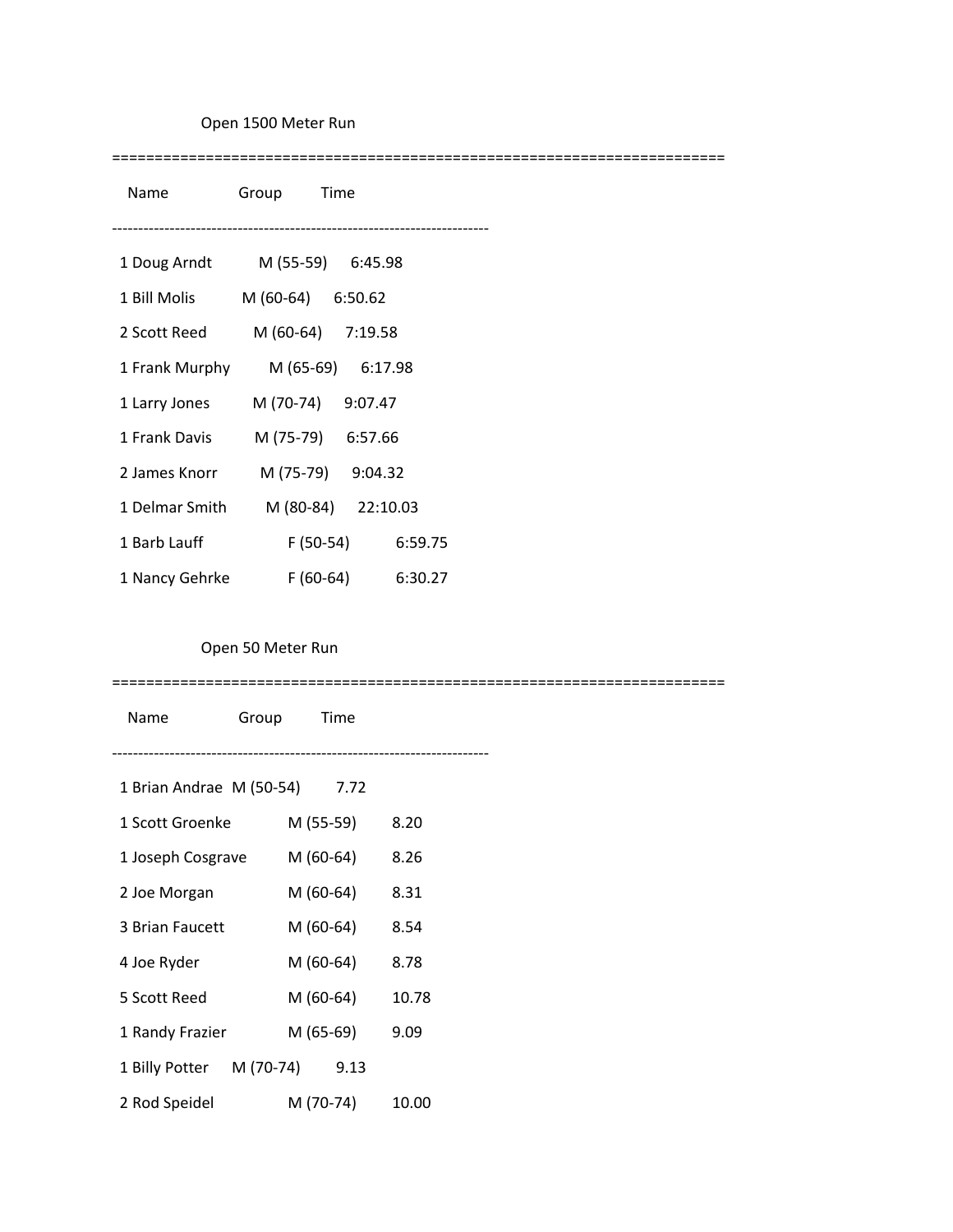| 1 Dan Hansman        | M (75-79)  | 9.24  |
|----------------------|------------|-------|
| 2 Cecil Roth         | M (75-79)  | 13.94 |
| 1 Delmar Smith       | M (80-84)  | 25.64 |
| 1 Mike Middlemiss    | M (85-89)  | 13.72 |
| 1 Kristin Stiefvater | $F(50-54)$ | 18.17 |
| 1 Corky Duhlstine    | F (70-74)  | 10.70 |

# Open 400 Meter Run

#### ========================================================================

| Name                    | Group |            | Time    |         |
|-------------------------|-------|------------|---------|---------|
|                         |       |            |         |         |
| 1 Doug Arndt            |       | M (55-59)  |         | 1:26.48 |
| 1 David Roberts         |       | M (60-64)  |         | 68.78   |
| 2 Scott Reed            |       | M (60-64)  |         | 1:18.05 |
| 3 Bill Molis            |       | M (60-64)  |         | 1:47.40 |
| 1 James Knorr M (75-79) |       |            | 2:11.40 |         |
| 1 Barb Lauff            |       | $F(50-54)$ |         | 1:46.36 |
| 1 Nancy Gehrke          |       | F (60-64)  |         | 1:31.08 |

## Open 100 Meter Run

========================================================================

| Name                     | Group | Time      |       |  |
|--------------------------|-------|-----------|-------|--|
| 1 Brian Andrae M (50-54) |       | 14.68     |       |  |
| 1 Scott Groenke          |       | M (55-59) | 16.06 |  |
| 1 David Roberts          |       | M (60-64) | 14.71 |  |
| 2 Joe Cosgrave           |       | M (60-64) | 15.76 |  |
| 3 Joe Morgan             |       | M (60-64) | 16.04 |  |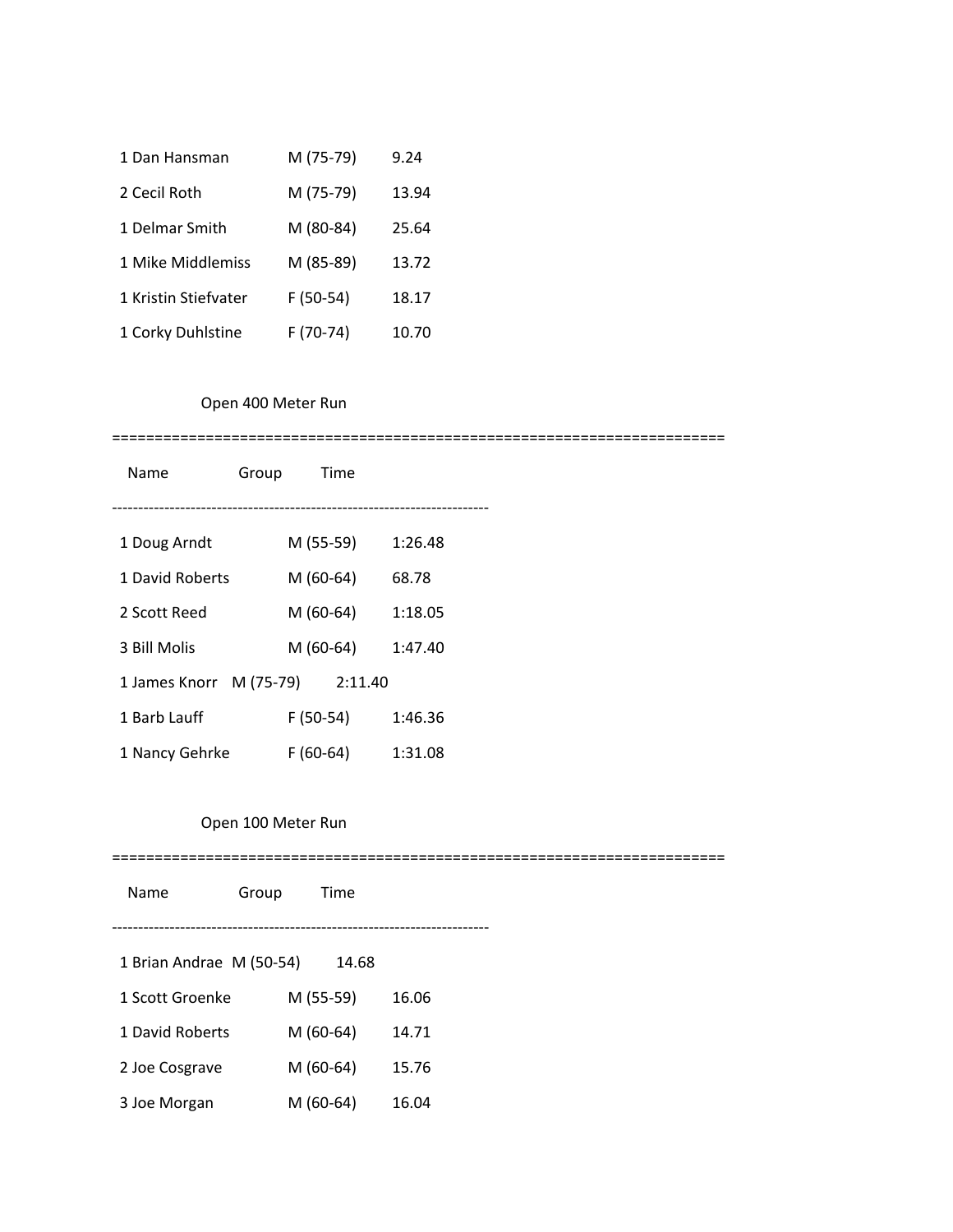| 4 Brian Faucett      | M (60-64) | 16.10 |
|----------------------|-----------|-------|
| 5 Joe Ryder          | M (60-64) | 17.84 |
| 1 Randy Frazier      | M (65-69) | 18.09 |
| 1 Rod Speidel        | M (70-74) | 18.52 |
| 1 Dan Hansman        | M (75-79) | 18.01 |
| 2 Cecil Roth         | M (75-79) | 25.84 |
| 1 Delmar Smith       | M (80-84) | 52.74 |
| 1 Mike Middlemiss    | M (85-89) | 28.99 |
| 1 Kristin Stiefvater | F (50-54) | 24.83 |
| 1 Corky Duhlstine    | F (70-74) | 20.95 |

## Open 800 Meter Run

========================================================================

| Name           | Group | Time       |         |  |
|----------------|-------|------------|---------|--|
|                |       |            |         |  |
| 1 Doug Arndt   |       | M (55-59)  | 3:20.78 |  |
| 1 Scott Reed   |       | M (60-64)  | 3:27.02 |  |
| 2 Bill Molis   |       | M (60-64)  | 3:30.79 |  |
| 1 Frank Murphy |       | M (65-69)  | 3:14.85 |  |
| 1 Larry Jones  |       | M (70-74)  | 4:19.73 |  |
| 1 Frank Davis  |       | M (75-79)  | 3:25.24 |  |
| 2 James Knorr  |       | M (75-79)  | 5:12.69 |  |
| 1 Nancy Gehrke |       | $F(60-64)$ | 3:17.54 |  |

### Open 200 Meter Run

======================================================================== Name Group Time ------------------------------------------------------------------------ 1 Scott Groenke M (55-59) 37.10